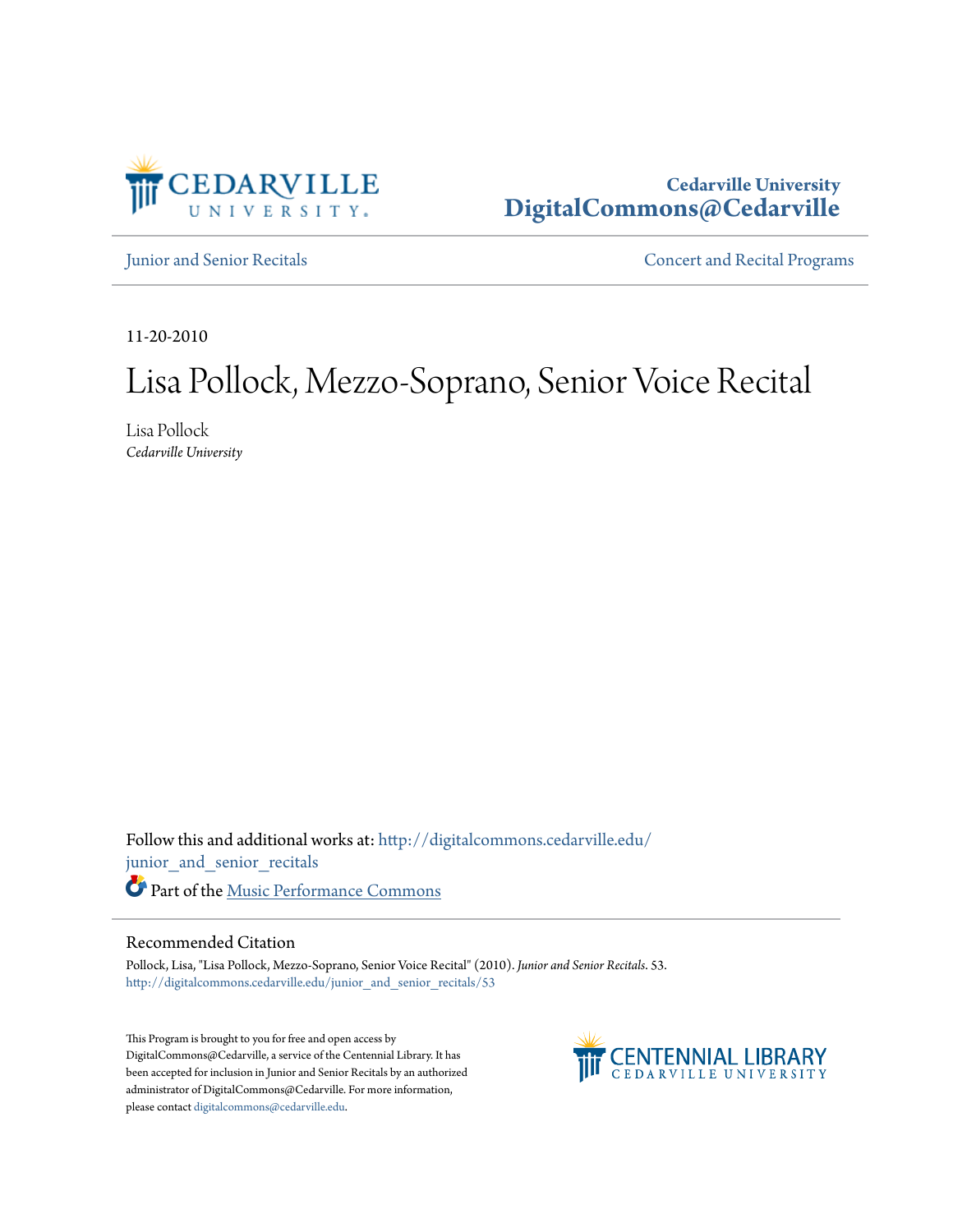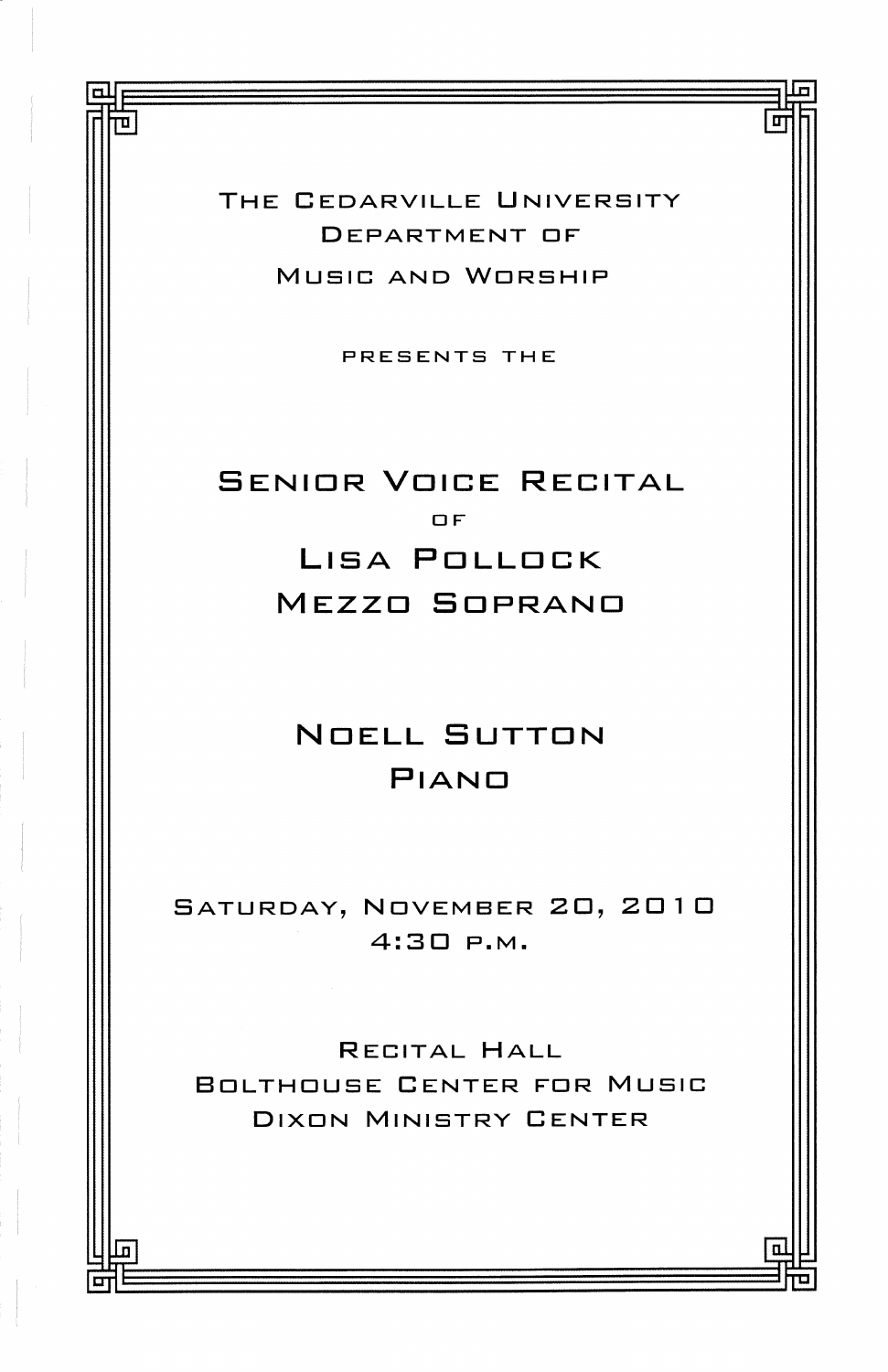#### **PROGRAM**

| Non lo dirò col labbro, from TOLOMEO  George F. Handel<br>Cangiò d'aspetto, from ADMETO<br>$(1685 - 1759)$ |
|------------------------------------------------------------------------------------------------------------|
| Nacht und Träume<br>$(1797 - 1828)$<br>Ständchen                                                           |
| Du bist die Ruh                                                                                            |
| Cruda sorte !Già so per pratica,                                                                           |
| from L'ITALIANA IN ALGERI  Gioacchino Rossini<br>$(1792 - 1868)$                                           |
| <b>INTERMISSION</b>                                                                                        |
| $\mathbf{H}$                                                                                               |
| Ici-bas<br>$(1845 - 1924)$                                                                                 |
| Après un Rêve                                                                                              |
| Dans les ruines d'une abbaye                                                                               |
| Ш                                                                                                          |
| A Change in Me, from BEAUTY AND THE BEAST Alan Menken<br>(b. 1949)                                         |
| Someone Else's Story, from CHESS  Benny Andersson<br>(b. 1946)                                             |
| Can't Help Lovin' Dat Man, from SHOW BOAT Jerome Kern<br>$(1885 - 1945)$                                   |
| Assisted by Aubrie Compitello, piano; Tim Lukasiewicz, bass;                                               |
| Kyle Schick, saxophone; and Ben Yeh, drums                                                                 |
| Lisa is a student of Taylor Ferranti and Beth Cram Porter.                                                 |
| This recital is presented in partial fulfillment                                                           |
| of the Bachelor of Arts in Music degree.                                                                   |
| No flash photography, please.<br>Please turn off all cell phones.                                          |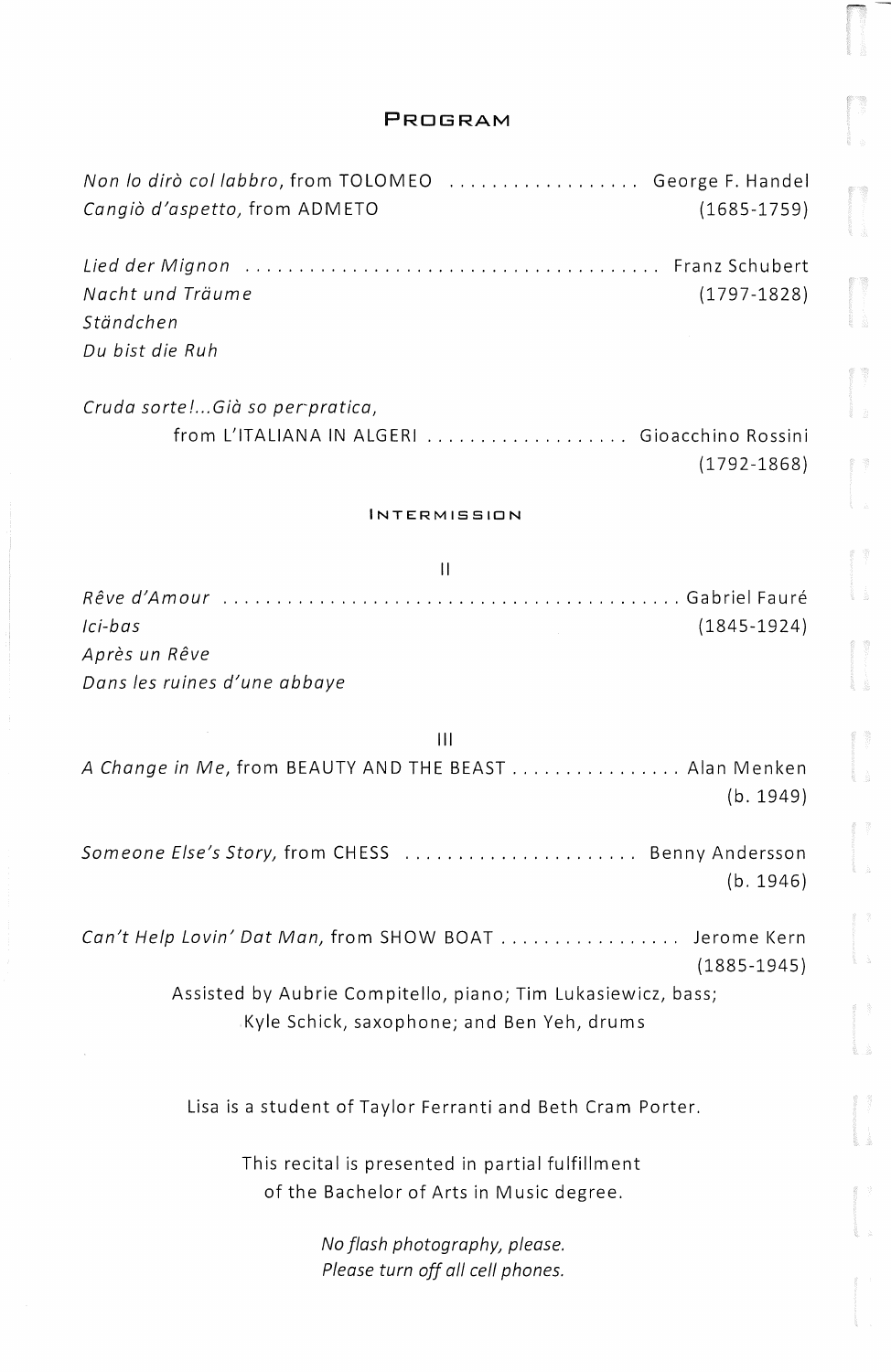#### **TRANSLATIONS**

#### Non lo dirò col labbro

I will not say it with my lips, which have not that courage;

Perhaps the sparks of my burning eyes, revealing my passion, my glance will speak.

#### Canaiò d'aspetto

Cruel destiny has changed its aspect and in my breast is reborn complete happiness.

I no longer feel pain and suffering now that my heart has turned to joy.

#### Lied der Mignon

Only he who knows what yearning is knows how I suffer!

Alone and cut off from all happiness, I look up into the sky toward yonder side. Alas! he who loves and knows me is far away. I grow dizzy. I am inwardly inflamed.

Only he who knows what yearning is Knows how I suffer!

#### Nacht und Träume

Holy Night, thou art descending. Dreams, too, are floating downward, like thy moonlight through the space, through the quiet hearts of men.

They behold it with joy, and call aloud when the day breaks: "Return again, Holy Night! Sweet dreams, return again!"

#### Ständchen

Softly through the night my songs implore you, come down into the still grove with me, beloved; slender treetops rustle and whisper in the moonlight, fear not, sweet one, the betrayer's malicious eavesdropping.

Do you hear the nightingales calling? Ah! they are imploring you, with the sweet music of their notes they implore you for me. They understand the bosom's yearning, they know the pangs of love, they can touch every tender heart with their silvery tones.

Let them move your heart also; beloved, hear me! Trembling, I wait for you; come, give me bliss!

#### Du bist die Ruh

Thou art rest and gentle peace, thou art longing, and that which stills it. I consecrate to thee, with my joys and griefs, as thy dwelling place, my eyes and heart.

Enter into me and close thou the gates softly behind thee: Drive other griefs from this breast, let this heart be filled with thy joys.

My world of sight thy radiance alone can illuminate. 0, fill it to the full!

Cruda sorte!... Già so per pratica Cruel fate! Tyrranical love! This is the reward of my faith: There is neither horror, terror, nor anguish equal to that which I feel in me. For you alone, oh my Lindoro, I find myself in such peril; from whom do I hope, oh, God for advice? Who will give me comfort?

Here deftness is wanted; no more frenzies or fear. Now it's time for courage ... now they'll see who I am.

I already know through experience what may be the effect of a languid glance, of a little sigh. I know how men are tamed-yes, I know how men are tamed. Be they gentle or rough, be they